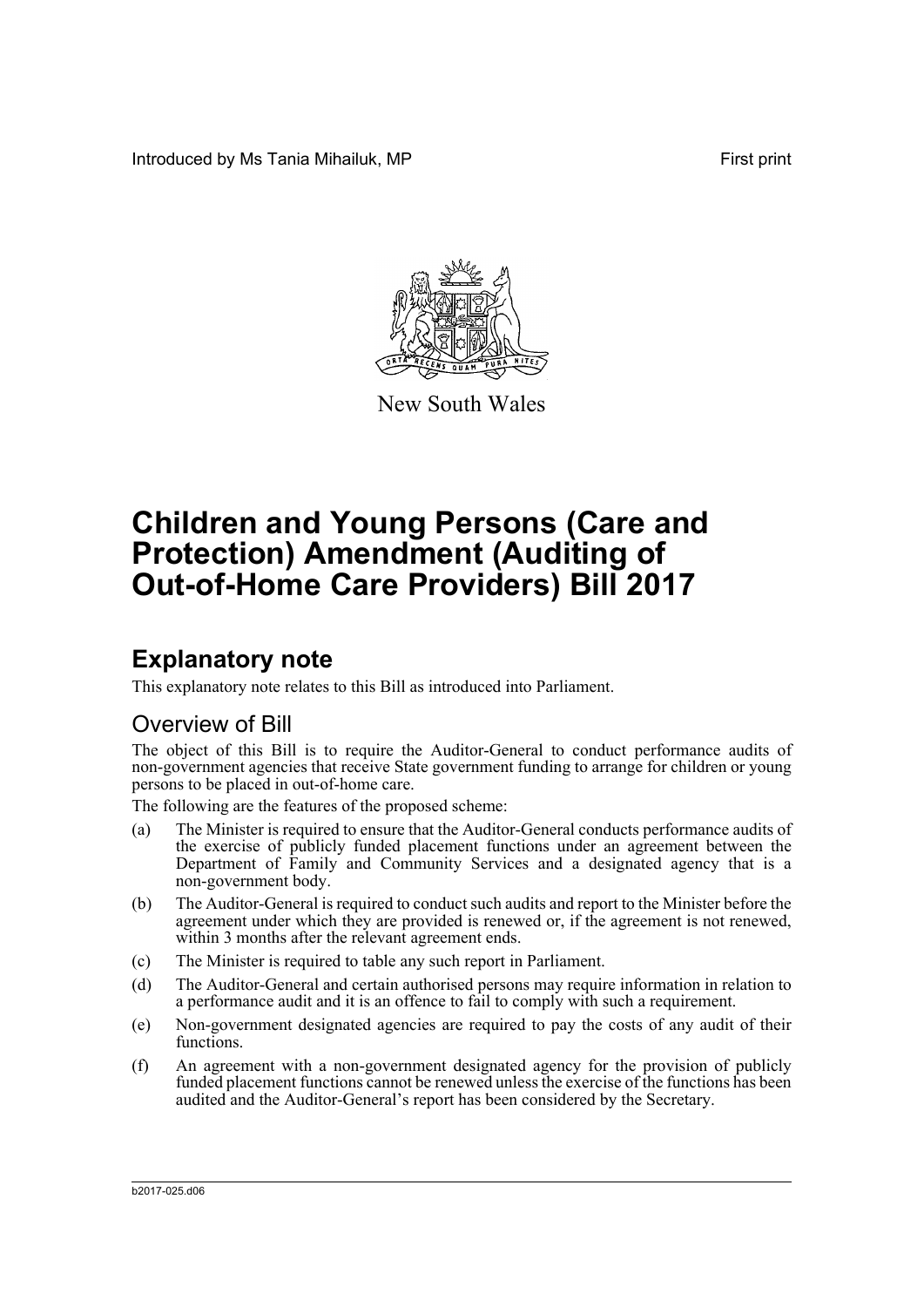## Outline of provisions

**Clause 1** sets out the name (also called the short title) of the proposed Act.

**Clause 2** provides for the commencement of the proposed Act on the date of assent to the proposed Act.

### **Schedule 1 Amendment of Children and Young Persons (Care and Protection) Act 1998 No 157**

**Schedule 1 [1]** inserts a note about the proposed provisions.

**Schedule 1 [2]** inserts a new Part containing the following provisions about the performance auditing of non-government designated agencies:

- (a) Proposed section 172B defines *publicly funded placement functions* as functions exercised by a designated agency (that is, an organisation that arranges the provision of out-of-home care and is accredited under the regulations), where those functions:
	- (i) involve arranging the placement of a child or young person in out-of-home care (whether statutory, supported or voluntary out-of-home care), and
	- (ii) are paid for by the Department by agreement with that designated agency.
- (b) Proposed section 172C requires the Minister to ensure that the Auditor-General conducts a performance audit of the exercise of the publicly funded placement functions of a non-government designated agency before the agreement under which they are provided is renewed or after an agreement that is not renewed ends.
- (c) Proposed section 172D requires the Auditor-General to conduct those performance audits before any renewal or within 3 months of the relevant agreement ending.
- (d) Proposed section 172E provides for the conduct of performance audits.
- (e) Proposed section 172F provides for the Auditor-General to provide reports to the Minister on the results of any performance audit conducted.
- (f) Proposed section 172G requires the Minister to table in Parliament any report of a performance audit received by the Minister.
- (g) Proposed section 172H provides for the Auditor-General and certain authorised persons to require information in relation to a performance audit dealing with a publicly funded private designated agency.
- (h) Proposed section 172I makes it an offence to obstruct the Auditor-General's conduct of a performance audit.
- (i) Proposed section 172J requires non-government designated agencies to pay the costs of the performance audit of their functions.
- (j) Proposed section 172K prevents an agreement with a non-government designated agency for the provision by that agency of publicly funded placement functions from being renewed unless the Secretary of the Department has had regard to the Auditor-General's report about the exercise of functions under the existing agreement.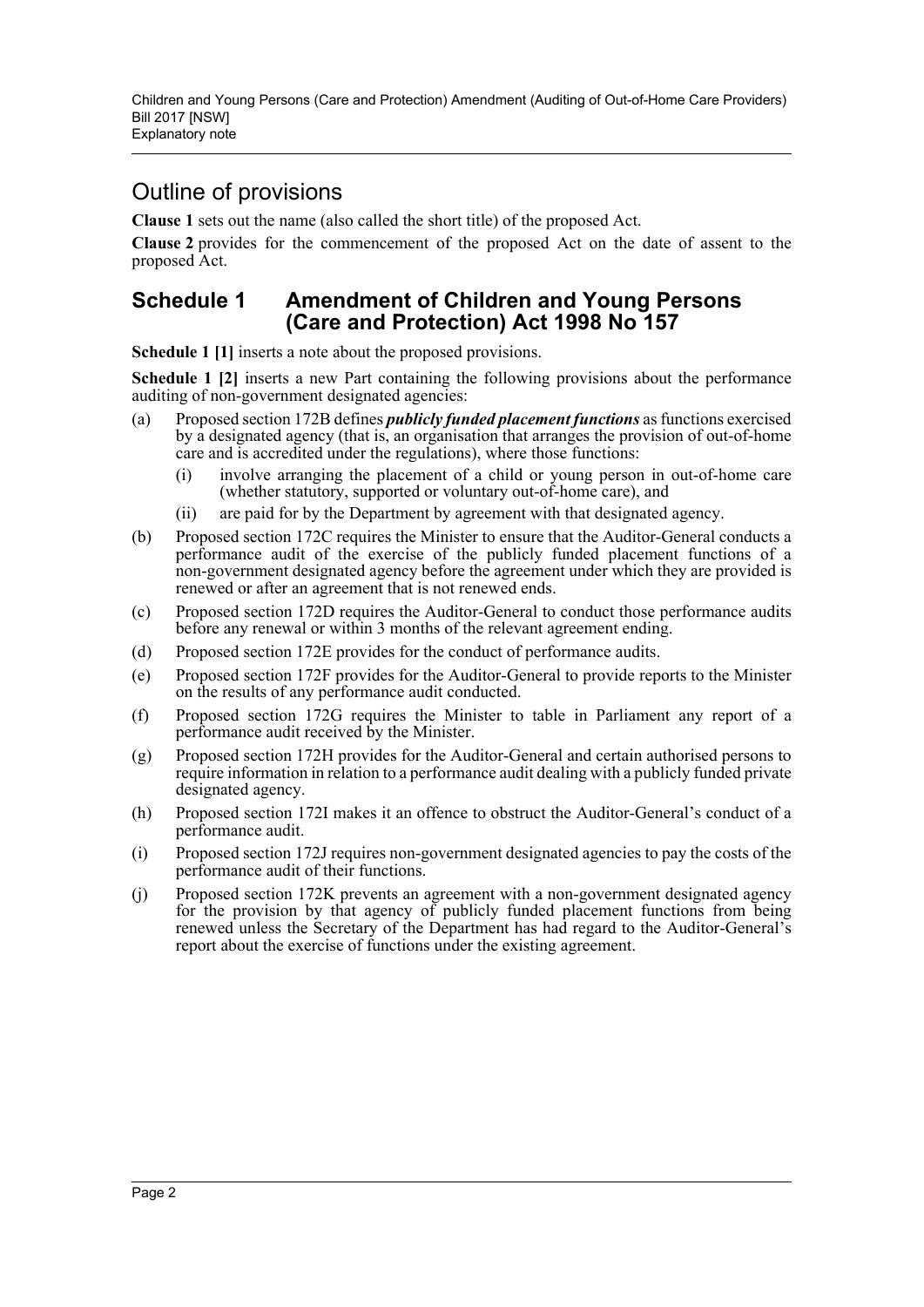Introduced by Ms Tania Mihailuk, MP First print



New South Wales

# **Children and Young Persons (Care and Protection) Amendment (Auditing of Out-of-Home Care Providers) Bill 2017**

## **Contents**

|            |                                                                                  | Page          |
|------------|----------------------------------------------------------------------------------|---------------|
|            | Name of Act                                                                      | $\mathcal{P}$ |
|            | Commencement                                                                     | $\mathcal{P}$ |
| Schedule 1 | Amendment of Children and Young Persons (Care and Protection)<br>Act 1998 No 157 |               |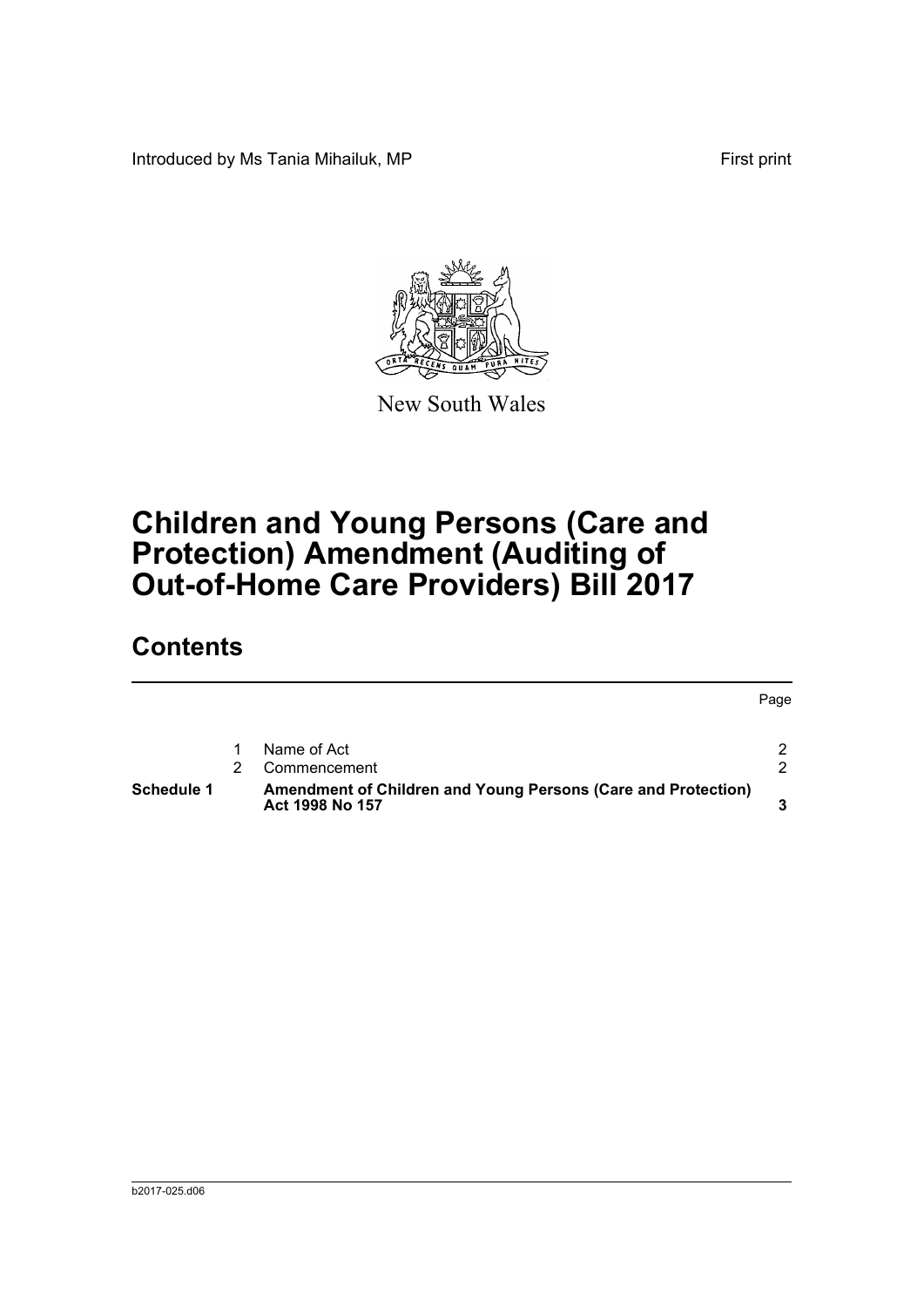

New South Wales

# **Children and Young Persons (Care and Protection) Amendment (Auditing of Out-of-Home Care Providers) Bill 2017**

No , 2017

### **A Bill for**

An Act to amend the *Children and Young Persons (Care and Protection) Act 1998* to require the Auditor-General to conduct performance audits of non-government agencies that receive State government funding to arrange for children or young persons to be placed in out-of-home care.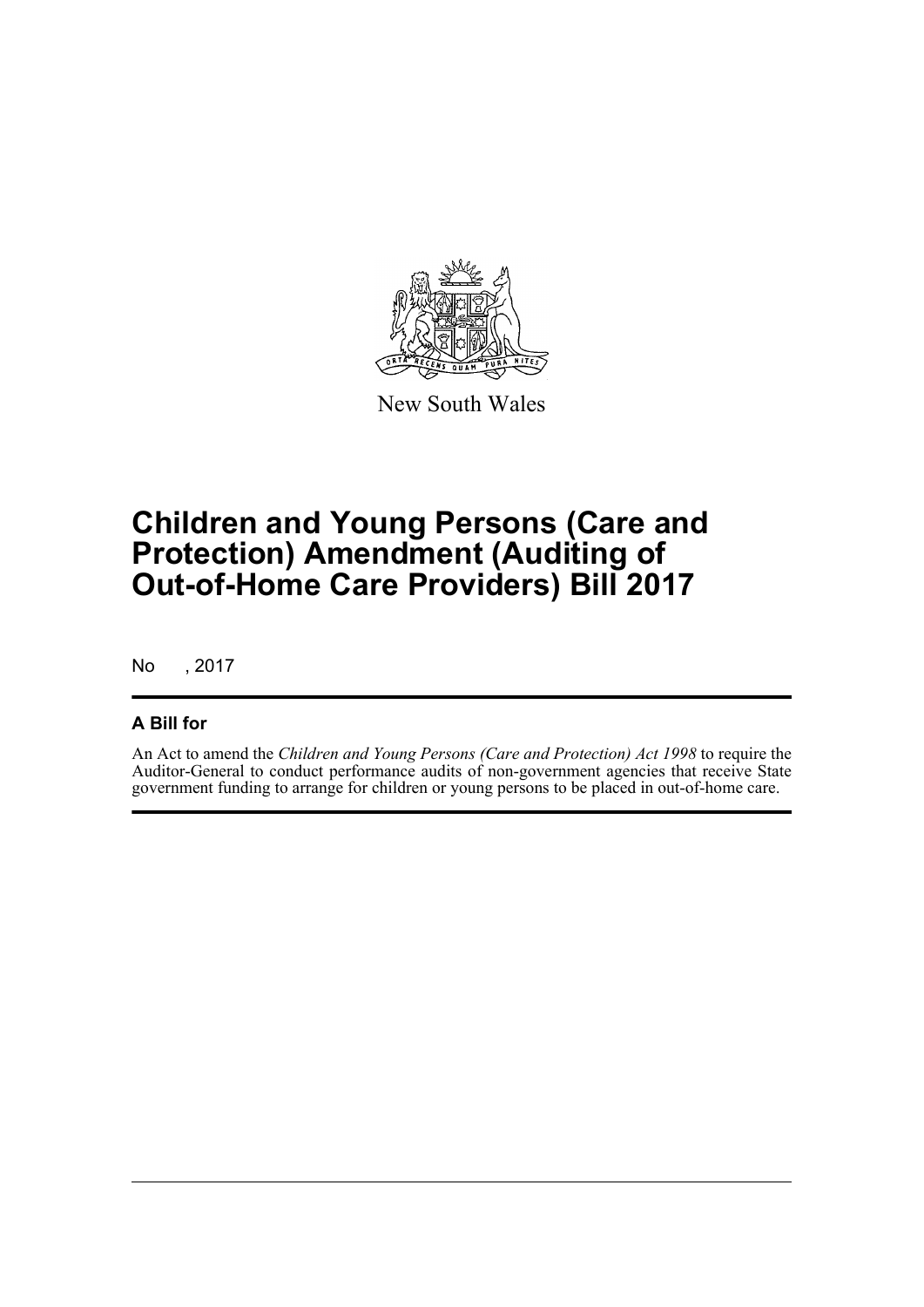<span id="page-4-1"></span><span id="page-4-0"></span>

| The Legislature of New South Wales enacts:                                                                                       |        |
|----------------------------------------------------------------------------------------------------------------------------------|--------|
| Name of Act                                                                                                                      | 2      |
| This Act is the Children and Young Persons (Care and Protection) Amendment<br>(Auditing of Out-of-Home Care Providers) Act 2017. | 3<br>4 |
| <b>Commencement</b>                                                                                                              | 5      |
| This Act commences on the date of assent to this Act.                                                                            | 6      |
|                                                                                                                                  |        |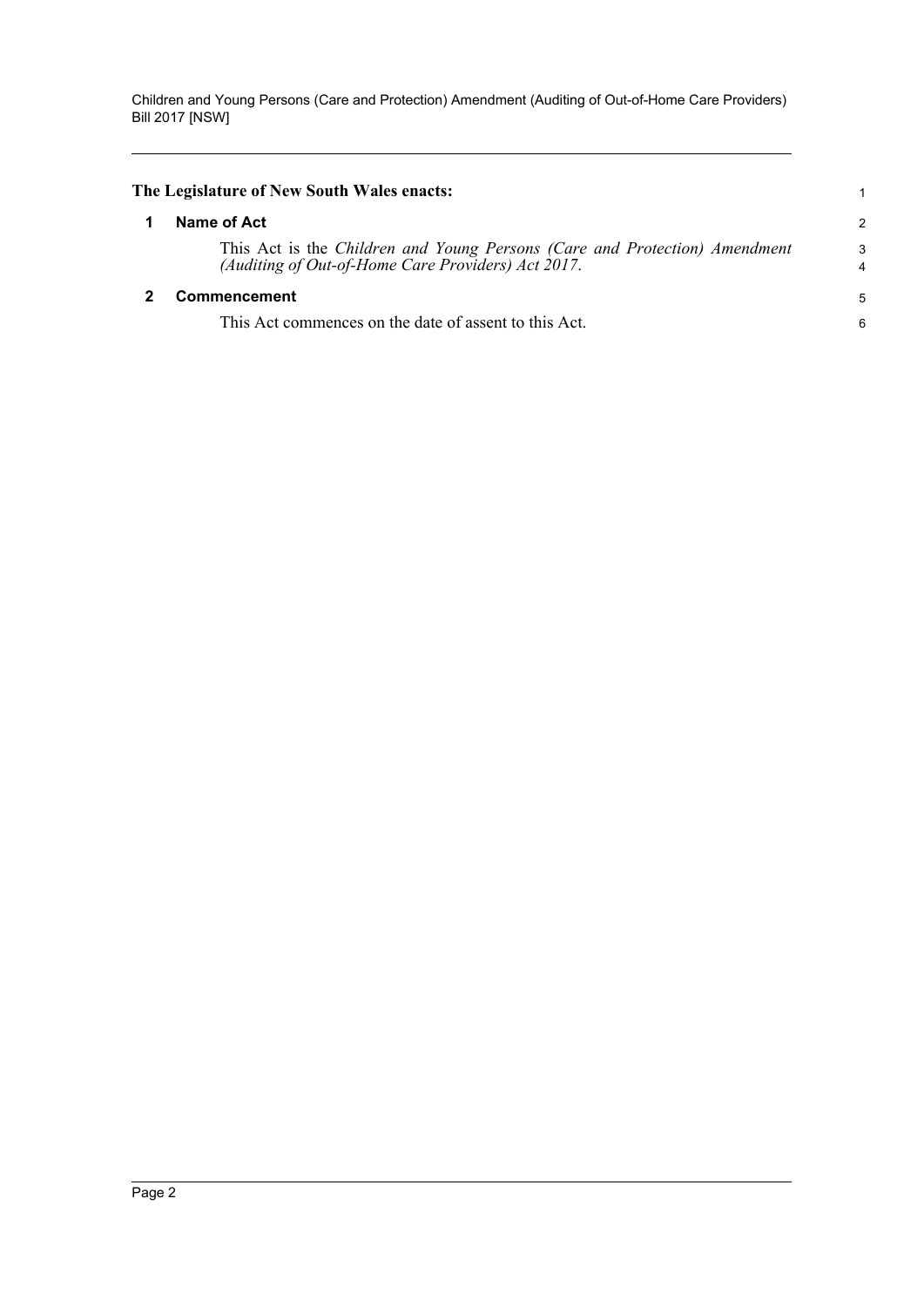Schedule 1 Amendment of Children and Young Persons (Care and Protection) Act 1998 No 157

### <span id="page-5-0"></span>**Schedule 1 Amendment of Children and Young Persons (Care and Protection) Act 1998 No 157**

### **[1] Section 139 Designated agencies**

Insert at the end of the section:

In this Part:

**Note.** Part 8 of this Chapter makes provision for the Auditor-General to audit the exercise of the publicly funded placement functions of non-government designated agencies.

#### **[2] Chapter 8, Part 8**

Insert after Part 7:

### **Part 8 Auditing of publicly funded placement functions**

### **172B Definitions**

10

1  $\overline{2}$ 

*non-government designated agency* means a designated agency that is not a Public Service agency.

*performance audit*—see section 172C.

*publicly funded placement functions* means functions exercised by a designated agency:

- (a) that involve arranging the placement of a child or young person in out-of-home care (whether statutory, supported or voluntary out-of-home care), and
- (b) that are paid for by the Department by agreement with that designated agency.

#### **172C Minister to ensure performance auditing of publicly funded placement functions**

- (1) The Minister must ensure that the Auditor-General conducts a *performance audit* of the exercise of the publicly funded placement functions of each non-government designated agency, to:
	- (a) determine whether that agency exercised those functions effectively, economically and efficiently and in compliance with this Act, the regulations and all other relevant laws, and
	- (b) identify opportunities for improvement in the effective, economical and efficient exercise of those functions.
- (2) The Minister must ensure that such a performance audit is completed:
	- (a) in the case of a performance audit of the exercise of functions under an agreement with the Department that is proposed to be renewed, before that agreement is renewed, or
	- (b) in the case of a performance audit of the exercise of functions under an agreement with the Department that has expired without being renewed, or that has been terminated, within 3 months after that expiry or termination.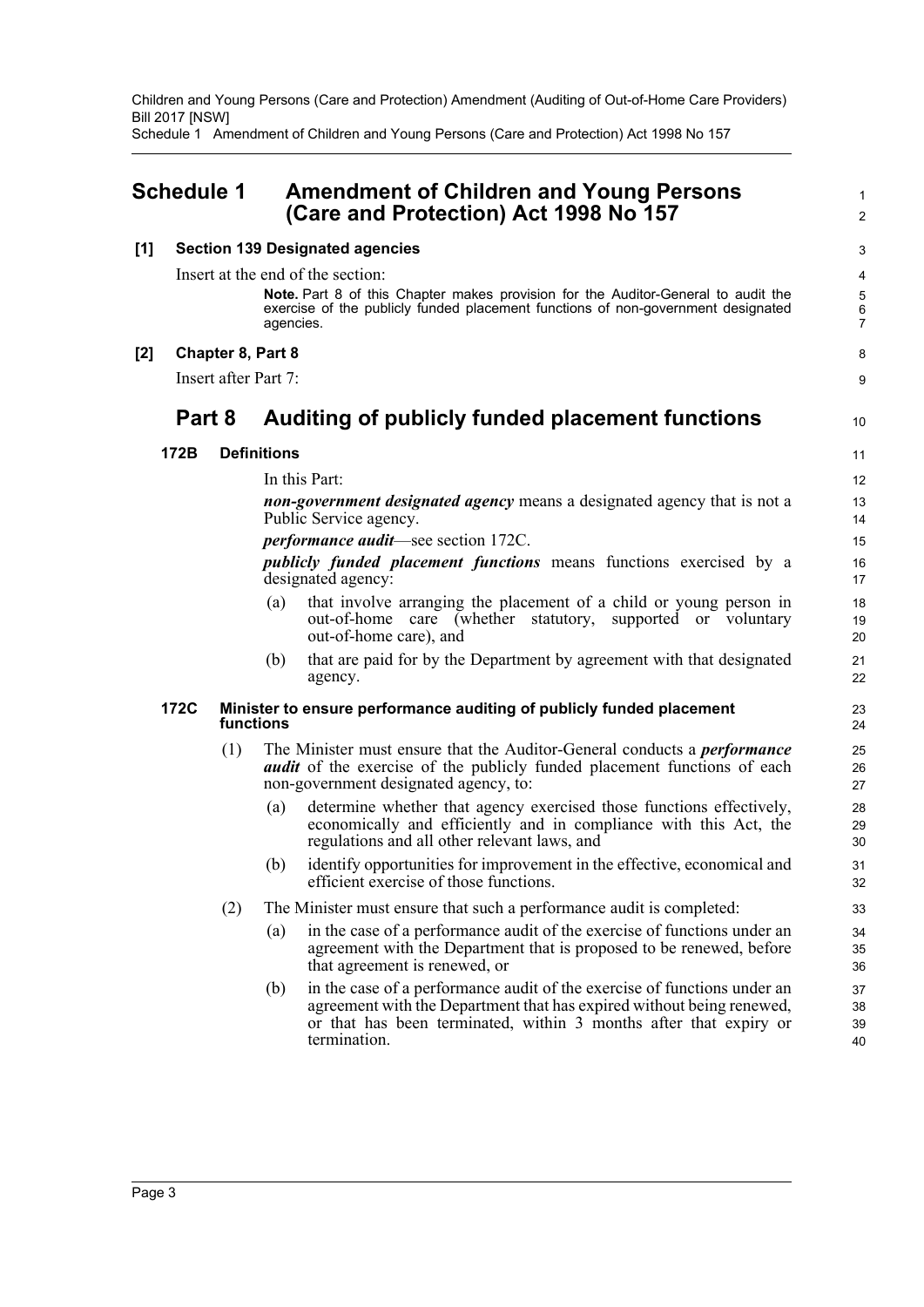Schedule 1 Amendment of Children and Young Persons (Care and Protection) Act 1998 No 157

### **172D Auditor-General to conduct performance audits**

(1) The Auditor-General is to conduct a performance audit of the exercise of the publicly funded placement functions of a non-government designated agency within the period required under section  $172C(2)$ .

(2) Without limiting the factors to which the Auditor-General may have regard in such an audit, the Auditor-General must have regard to any matters specified by the Minister.

#### **172E Conduct of performance audits**

- (1) The Minister is to ensure that the Auditor-General has access to such information as may be necessary to enable the Auditor-General to conduct the performance audit.
- (2) The Auditor-General must not make a report of a performance audit under this Part unless, at least 28 days before making the report, the Auditor-General has given the chief executive of the designated agency concerned a summary of findings and proposed recommendations in relation to the audit.
- (3) The Auditor-General may make a report of a performance audit under this Part before the expiration of that 28-day period if the chief executive of the designated agency concerned has provided to the Auditor-General any submissions or comments he or she wishes to make.
- (4) The regulations may make further provision for or with respect to performance audits under this Part.
- (5) This Part does not limit any other function of the Auditor-General under any other law.

### **172F Reports of performance audits**

- (1) The Auditor-General is to report to the Minister as to the results of each performance audit under this Part.
- (2) A report on a performance audit:
	- (a) is to include any submissions or comments made by the chief executive of the designated agency concerned in response to the findings of the audit, and
	- (b) may refer to any irregularities or other matters that the Auditor-General considers call for special notice, and
	- (c) may include any other information that the Auditor-General thinks desirable in relation to the functions the subject of the audit.
- (3) If the Auditor-General is of the opinion that a non-government designated agency could, in the future, exercise publicly funded placement functions in a more effective, economical and efficient manner, the Auditor-General may make recommendations to the Minister on appropriate remedial actions to be taken.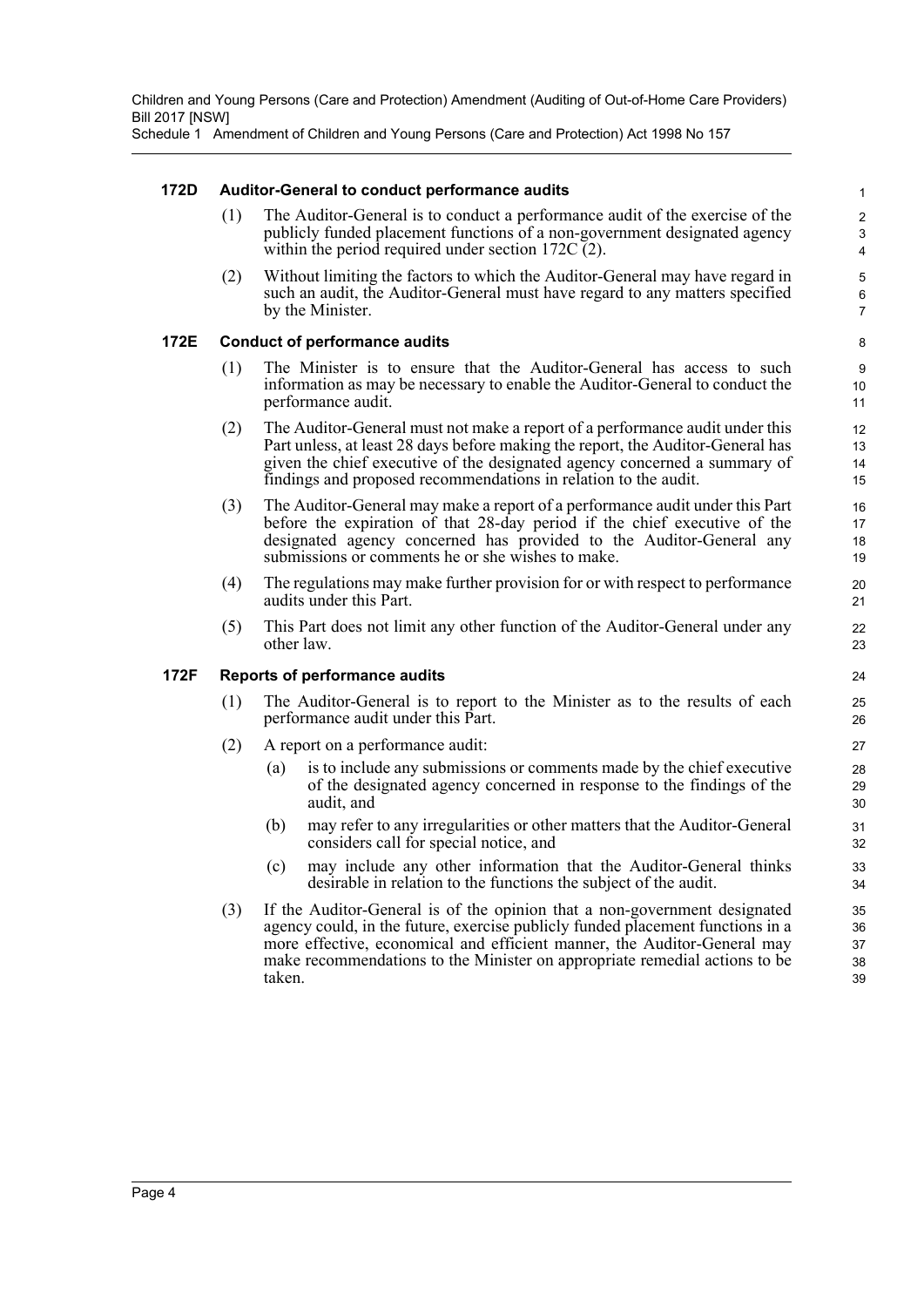Schedule 1 Amendment of Children and Young Persons (Care and Protection) Act 1998 No 157

### **172G Tabling of reports of performance audits**

(1) The Minister must cause the reports provided to the Minister under this Part to be tabled in each House of Parliament within 1 month of receiving the report.

(2) If a House of Parliament is not sitting when the Minister seeks to present the report, the Minister is to present the report to the Clerk of the House concerned.

#### **172H Auditor-General and others may require information**

- (1) The Auditor-General or a person authorised by the Auditor-General may require a non-government designated agency that is subject to a performance audit under this Part:
	- (a) to produce, or cause to be produced, any material required for the performance audit, or
	- (b) to answer any question required for the performance audit.
- (2) The material may include any books, accounts, agreements, vouchers, letters or other documents kept or held by the designated agency that relates to any publicly funded placement function.
- (3) A person must not fail, without lawful excuse, when required to do so by the Auditor-General or by a person authorised by the Auditor-General, to produce any account, book or record in the person's possession or under the person's control or to answer any question.

Maximum penalty: 50 penalty units.

- (4) A person is not guilty of an offence under subsection (3) unless it is established that the Auditor-General or person authorised by the Auditor-General:
	- (a) identified himself or herself as the Auditor-General or as a person so authorised, and
	- (b) showed the person the subject of the requirement his or her identification card as the Auditor-General or as a person so authorised (if requested to do so), and
	- (c) warned the person that failure to comply with the requirement is an offence.

### **172I Offence of obstructing Auditor-General**

A person must not obstruct the Auditor-General, or any other person acting on behalf of the Auditor-General, in the exercise of functions under this Part. Maximum penalty: 50 penalty units.

### **172J Costs of performance audits**

- (1) A non-government designated agency must pay to the Auditor-General any amount that the Minister determines in writing is required to be paid towards defraying the costs and expenses of any performance audit under this Part that relates to that agency.
- (2) An amount required to be paid under this section may be recovered by the Auditor-General as a debt due in a court of competent jurisdiction.

### **172K Secretary must consider Auditor-General's report before renewing agreement**

The Secretary is to ensure that an agreement with a non-government designated agency for the provision by that agency of publicly funded placement functions is not renewed unless: